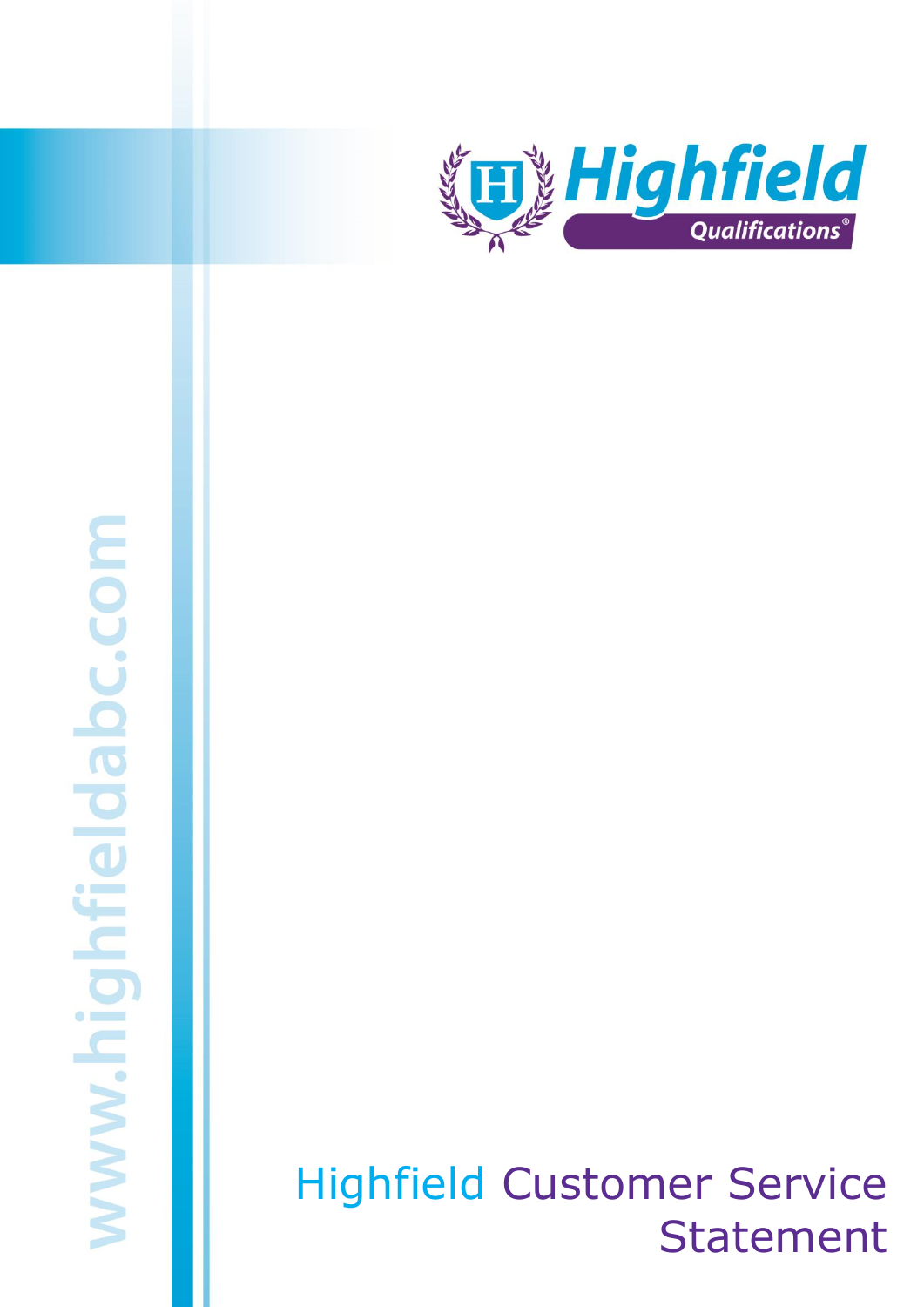

### 1. **Introduction**

- 1.1 Highfield is dedicated to ensuring that the qualifications offered are both transparent and accessible and delivered to a high standard of excellence. Highfield is 100% committed to customer satisfaction. In short, it strives to exceed expectations at each stage within the qualification process.
- 1.2 Highfield recognises that its customers' requirements may change at different stages of their organisation or progression towards a qualification. Highfield will therefore adapt, where possible, to meet the customers' needs.
- 1.3 Highfield understands that, in certain circumstances, customers may present with individual requirements and will therefore seek to vary its general policy where such variance assists a customer to access its services.

### 2. **Our Communication Promise**

- 2.1 Highfield will maintain regular contact with Centres and learners by professional, equal, efficient and consistent means.
- 2.2 All Approved Highfield Centres are assigned with a dedicated Account Manager to assist in their delivery and administration of Highfield qualifications.
- 2.3 Highfield will endeavour to answer all telephone calls within three rings.
- 2.4 Highfield will endeavour to acknowledge correspondence within one working day. Should such correspondence require a more detailed response, for example a discussion between Subject Matter Experts, Highfield will endeavour to do so within five working days.
- 2.5 Highfield will publish its price list on a biannual basis. All customers will be given reasonable notice in the event that changes are made to the fee structure.
- 2.6 Centres and learners will always be in a position to contact Highfield who will endeavour to answer all queries or locate an appropriate Highfield representative to assist within one working day. Should the query require a more detailed response, Highfield will endeavour to provide this within five working days.
- 2.7 Highfield will, from time to time, visit Centres to maintain personal contact and assist with their on-going delivery of Highfield qualifications.
- 2.8 Invigilators/Nominated Tutors and Learners are given the opportunity to fill out an evaluation form for each course/examination. This procedure is to encourage feedback relating to the qualification, the Centres' delivery, Tutor efficiency and any queries encountered throughout. All feedback received is monitored to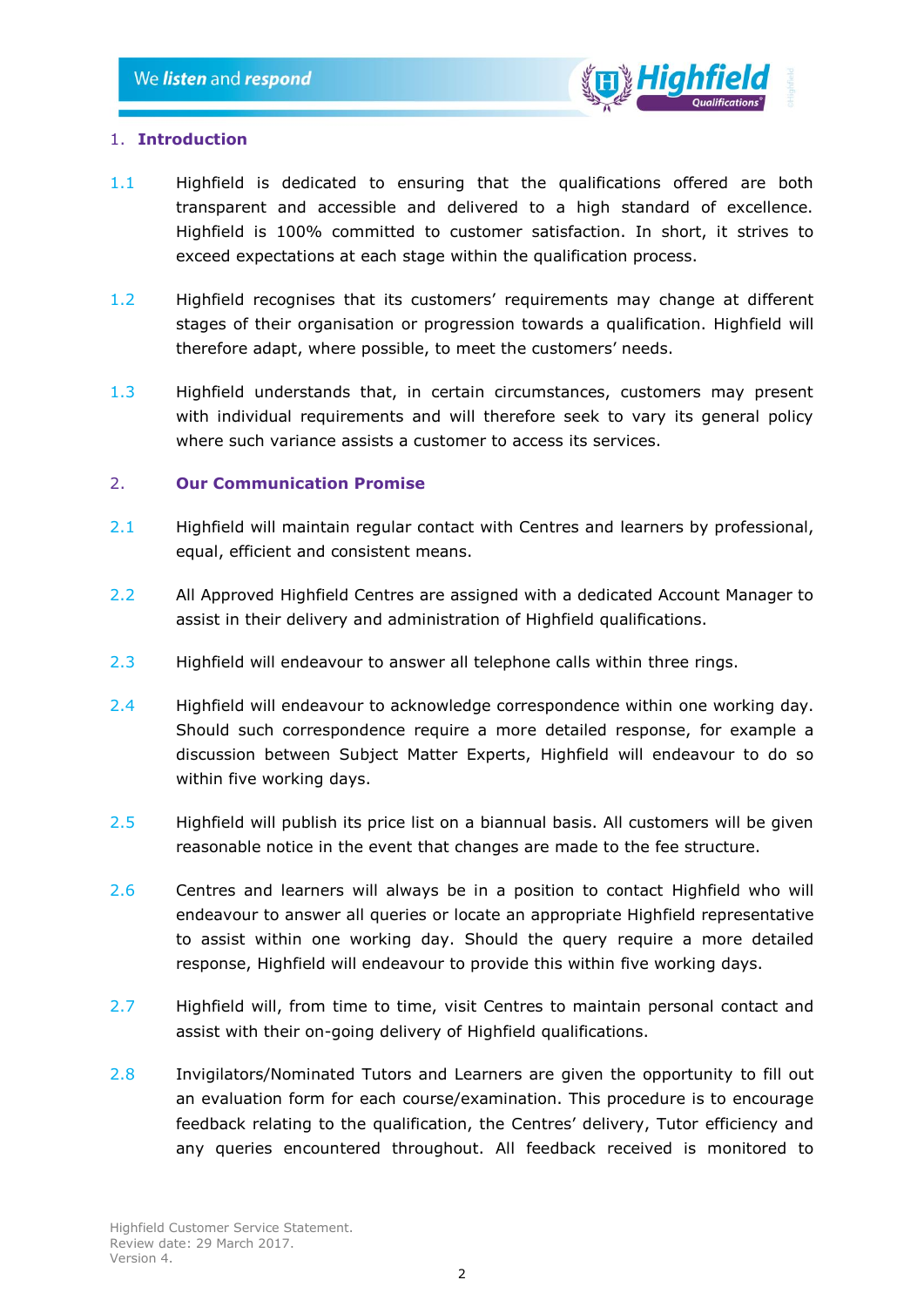

ensure Highfield's approach to the design and delivery of its qualifications is suitable and fit for purpose.

- 2.9 A prompt response will be given to Centres and learners in respect of any query related to Highfield.
- 2.10 Highfield will inform all Centres of any relevant issues/changes which impact the qualifications in which they are delivering and/or approved to deliver.
- 2.11 Highfield is self-aware with regards to the service it offers and therefore meets on a regular basis to consider ways in which the service can be improved. Any developments arising from such meetings will be communicated to all Approved Centres.

### 3. **Approval Process**

- 3.1 Highfield's Centre Application is an online process and can be found via its website; [www.highfieldabc.com.](http://www.highfieldabc.com/)
- 3.2 Highfield will endeavour to acknowledge applications for Approved Centre status within 1 working day.
- 3.3 Should an approval visit not be required, Highfield will endeavour to process Centre Approval applications and notify Centres of the outcome within 7 working days following receipt of an application.
- 3.4 Where an approval visit is required, Highfield will endeavour to carry out this visit within 10 working days from completion of the application and receipt of any additional information requested in order to confirm approval in principle.
- 3.5 Highfield will provide Centres with the outcome of the approval visit within 10 working days of the visit.
- 3.6 All Centres and/or tutors wishing to apply to become approved with Highfield are charged a mandatory application fee that may change from time to time.
- 3.7 Prior to granting approval, Highfield will provide Centres with access to all policies and procedures in which they must abide by. Centres will then be presented with Highfield's Centre Agreement and requested to sign a Declaration to confirm their compliance.
- 3.8 It is important to note that Highfield reserve the right to decline any application it receives at its absolute discretion.
- 3.9 In the event that the application is unsuccessful or you choose to withdraw your application Highfield will not issue a refund.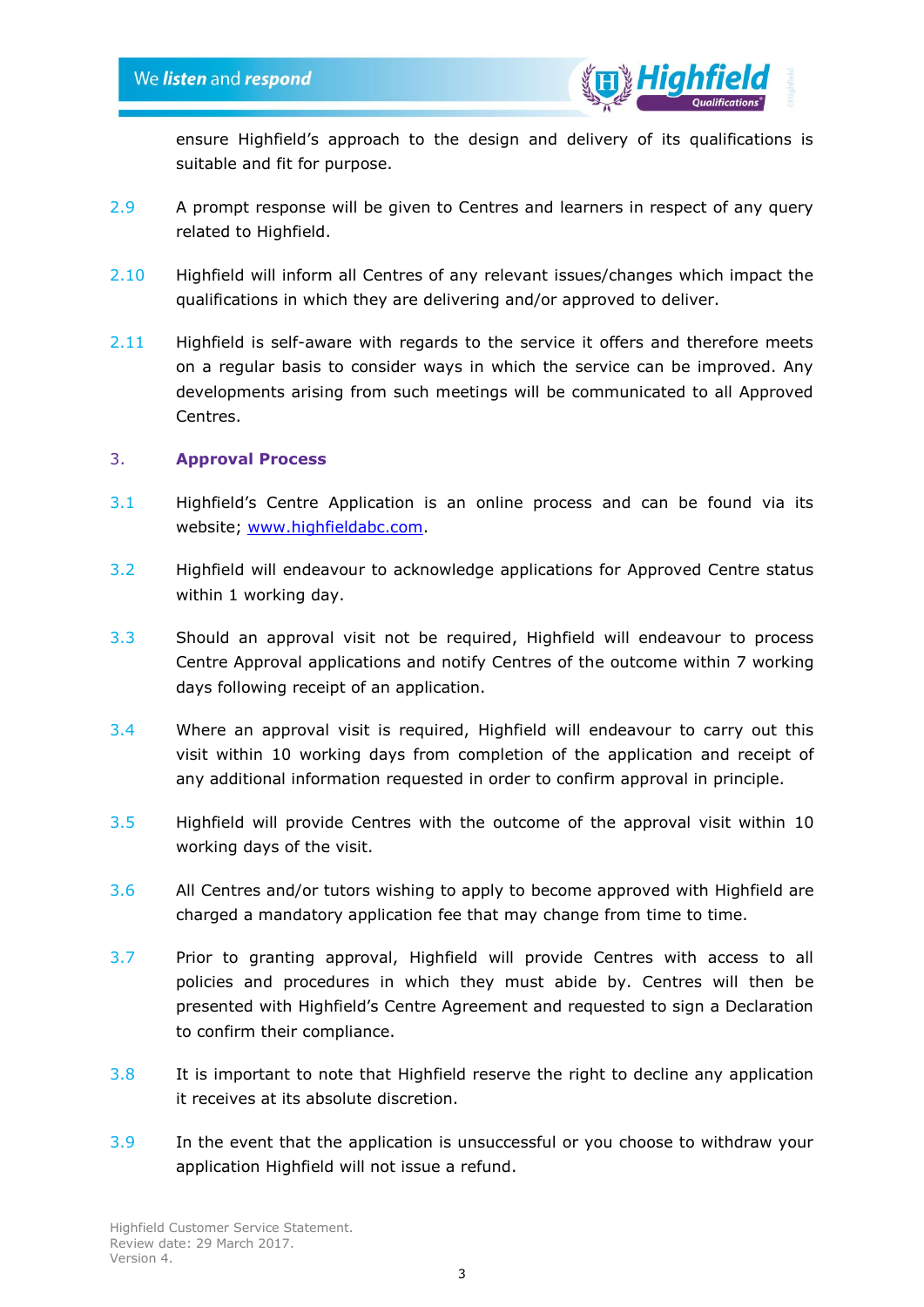

- 3.10 Highfield conducts a number of quality assurance checks on applications; these checks are reviewed continually to maintain the high quality standards. The application fee covers the administrative costs and processes behind all applications. By submitting an application form and accompanying fee, Centres and/or tutors are deemed to have accepted this condition. This is also highlighted during the approval process itself.
- 3.11 Following approval, Approved Centres will be granted a dedicated Account Manager. This could be the same person that overlooked the application process. The Account Manager is the Centres first port of call for advice and guidance in terms of their delivery and administration of Highfield qualifications and will be in a position offer any appropriate support.

### 4. **Service**

- 4.1 Highfield will endeavour to dispatch examination papers and/ or assessment materials within 2 working days of a request and within 1 working day on payment of an additional charge where an urgent request is made.
- 4.2 Highfield will endeavour to process examination orders within 1 working day of receipt.
- 4.3 Highfield will endeavour to dispatch multiple choice examination results and certificates within 7 working days. Level 4 results will be dispatched within 10 working days.
- 4.4 Highfield will endeavour to:
	- 4.4.1 Dispatch certificates within 7 working days from receipt of certification replacement request.
- 4.5 Highfield will issue unit certificates upon request from the Centre or direct from the learner. To enable us to do this, Highfield require Centres to provide full learner details, including:
	- 4.5.1 Learner name (as registered with Highfield);
	- 4.5.2 Learner Date of Birth;
	- 4.5.3 Date of Learner Registration/ Date(s) of Course;
	- 4.5.4 Unit Title/ Qualification; and
	- 4.5.5 Centre name or number.
- 4.6 For the avoidance of doubt, Highfield reserves the right not to issue unit certificates in the event the details referred to in 4.5 above are not provided.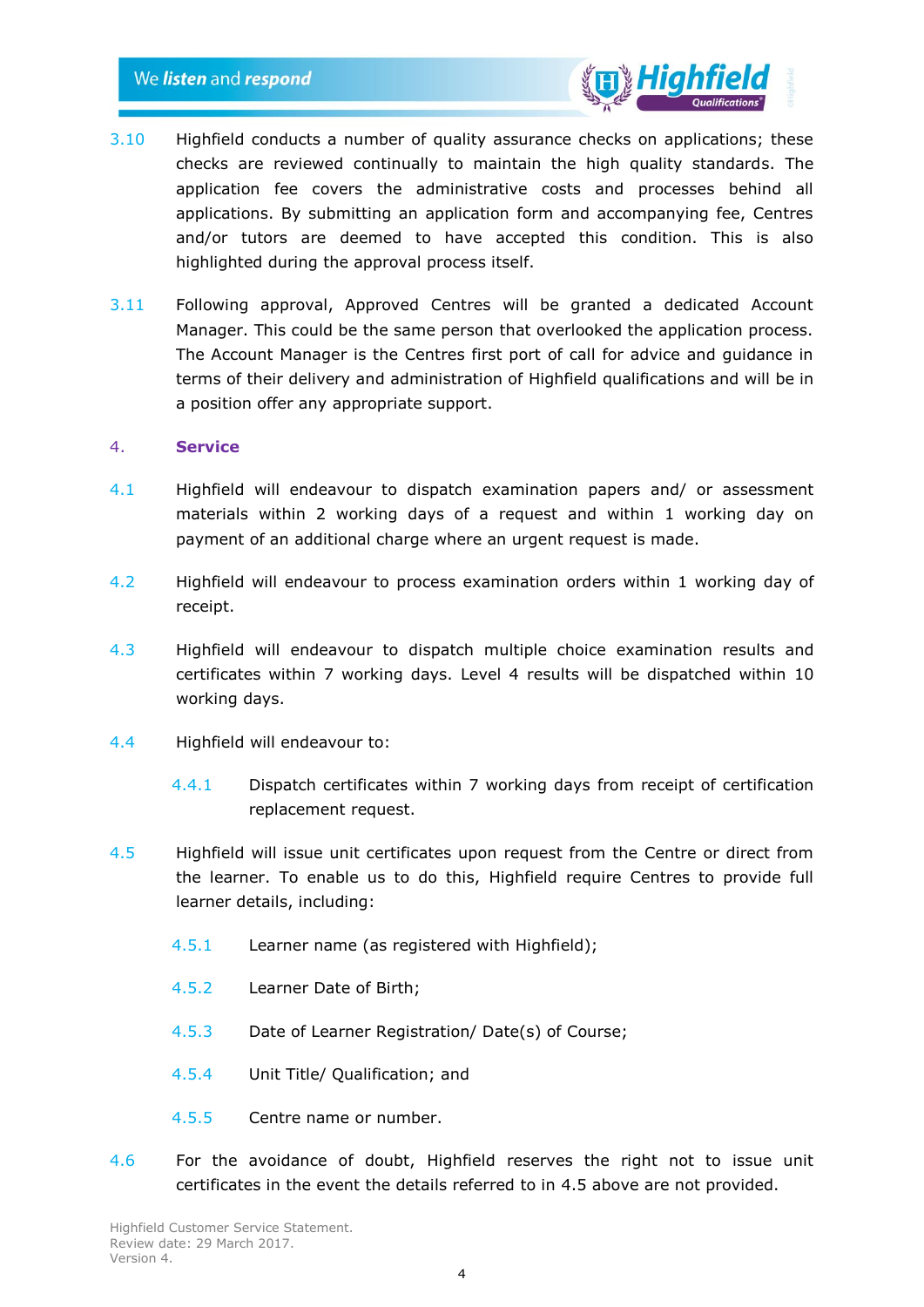

4.7 In order to ensure the integrity of Highfield Qualifications, we will continuously Quality Assure the systems in place and modify them if necessary. Learners and Centres will be kept fully informed in writing of any such changes.

# 5. **Internally assessed qualifications:**

- 5.1 In instances where a centre offers qualifications that are internally assessed, the following service levels apply:
	- 5.1.1 The EQS Team will endeavour to acknowledge requests for certification in instances where the Centre requires EQS approval within 2 working days to arrange for sampling of learner work to take place.
	- 5.1.2 The date of the engagement will depend upon the availability of your centre personnel and our visiting officers. On each occasion, we will offer the earliest dates available for consideration.
	- 5.1.3 Where learner work is available electronically, we may consider a 'remote' sample. In these instances, we will endeavour to complete this within 10 working days of receipt of the work.
	- 5.1.4 Following the engagement, the EQS Team will endeavour to send the engagement report to your centre within 5 working days.
	- 5.1.5 For centres who have achieved direct claim status for a qualification, normal service level for certification applies.

# 6. **Complaints and Appeals Process**

6.1 Highfield has put procedures in place to advise potential and Approved Centres and learners how to raise complaints and appeals. This is available on the Highfield website.

# 7. **Approved Nominated Tutors**

- 7.1 Highfield requires that the Nominated Tutors used by its Approved Centres have relevant, current qualifications in order to conduct Highfield examinations/assessments. To meet this requirement, Centres must have all proposed Nominated Tutors approved by Highfield prior to the delivery of qualifications.
- 7.2 In respect of the application process for Nominated Tutor status, Highfield will endeavour to: